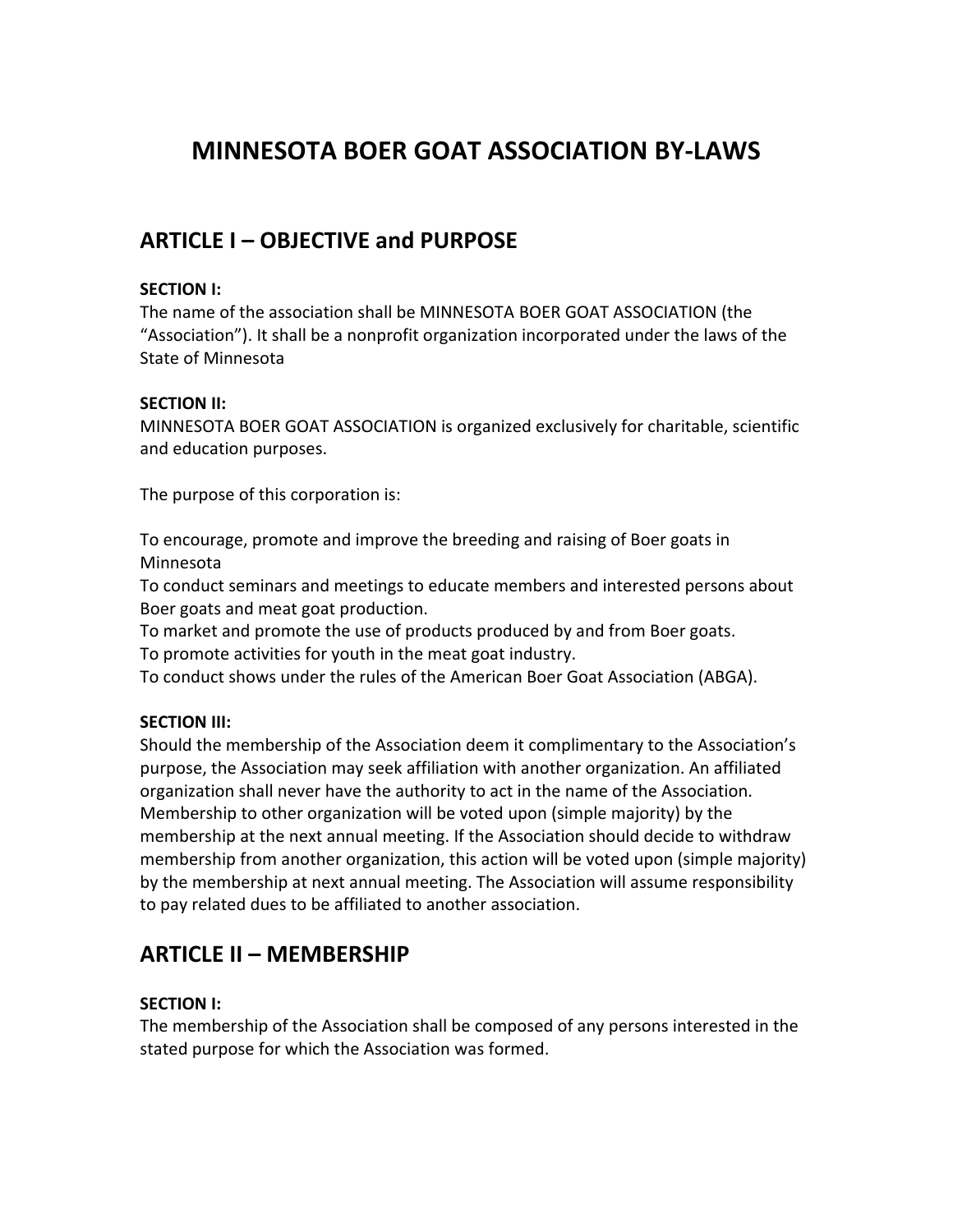#### **SECTION II:**

Annual Dues: The amount required for annual dues shall be \$50 per person/family/farm each year, unless changed by a majority vote of the members at an annual meeting of the full membership. Continued membership is contingent upon being up to date on membership dues. Failure by any member of the Association (individually, a "Member" and collectively, the "Members") to pay such Member's dues on or before the due date established by the Board for such payment shall automatically terminate such Member's membership in the Association on such due date. The Board shall from time to time establish the date on which annual membership dues are due and shall provide notice thereof to all Members.

#### **SECTION III:**

Each Member must be 18 years of age or older (if membership is by a family membership, one member of said family membership must be 18 years of age or older); and agree to comply with the Articles of Incorporation of the Association, these bylaws, and the Rules and Regulations and Code of Ethics of the American Boer Goat Association.

### **SECTION IV:**

Should the membership of the Association deem it complimentary to the Association's purpose, the Association may create a junior association for youth within its organization. Should a junior association be formed, it will be under the oversight of the Association and abide by the Articles of Incorporation of the Association, these bylaws, and the Rules and Regulations and Code of Ethics of the American Boer Goat Association and the Junior American Boer Goat Association.

### SECTION V:

Suspension / termination of membership: Any member conducting himself/herself in an unethical manner as determined by the Executive Board with guidance by the Code of Ethics of the American Boer Goat Association. If suspended / terminated, all dues paid will be forfeited and retained by the organization. If membership is suspended /terminated, the Board will determine the period of suspension / termination.

## **ARTICLE III – MEETINGS**

### **SECTION I:**

Regular meetings of the Association shall be held at a time and place to be determined by the membership.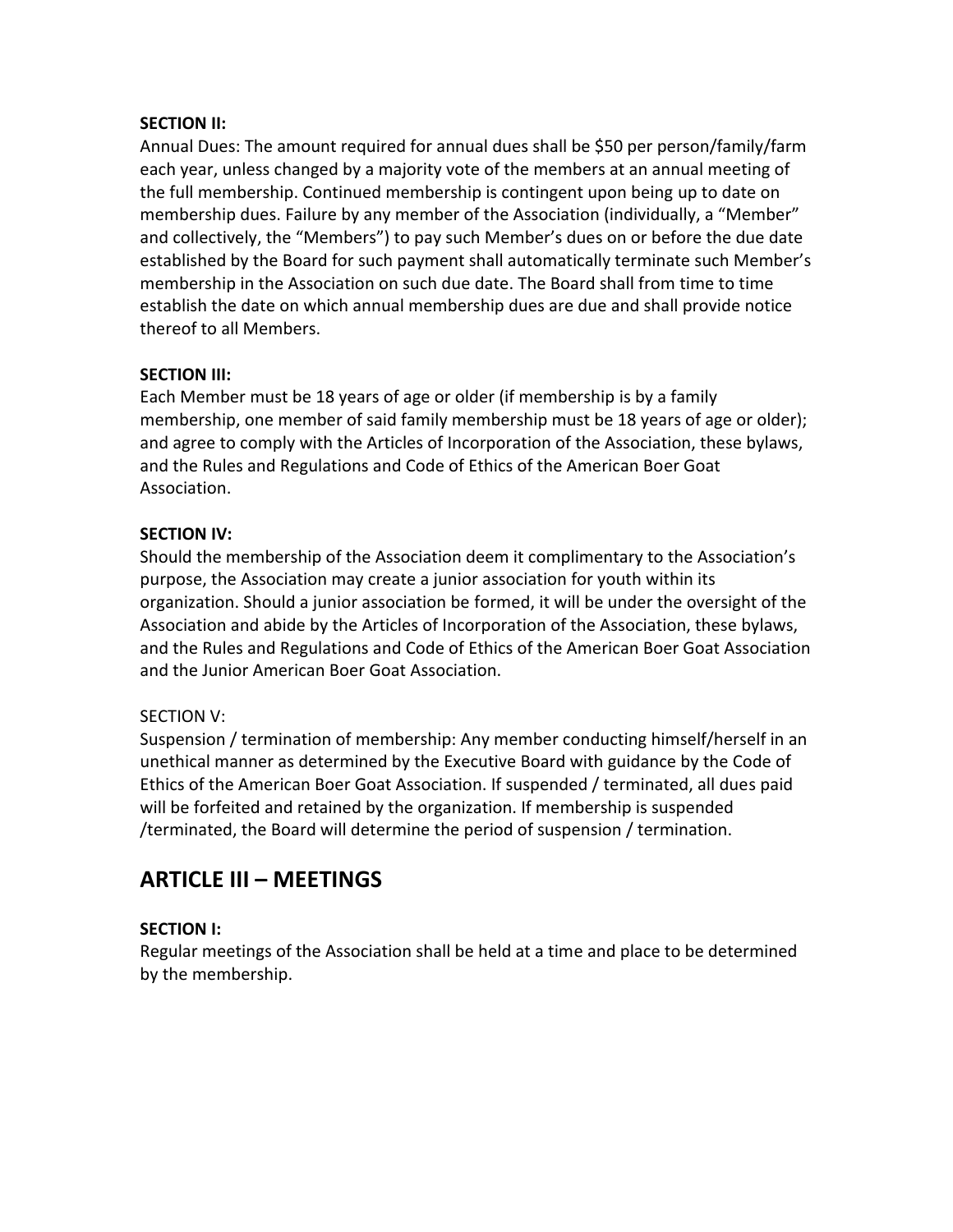### **SECTION II:**

An annual meeting of the members shall take place each year, the specific date, time, and location of which will be designated by the Board.

- 1. At the annual meeting the members shall elect executive directors, receive reports on the activities of the Association, and determine the direction of the Association for the coming year.
- 2. Members may submit written requests for matters to be included on the agenda for the annual meeting that require or permit action by the Members. Such written requests shall be submitted to any member of the Board of Directors and must be received at the Association's office at least 14 days before the annual meeting. The written request may be, but is not required to be, in the form of a motion. The Board of Directors shall determine whether matters so requested shall be included in the annual meeting agenda.

#### **SECTION III:**

Special meetings may be called by the President or by a simple majority of the Board of Directors. A petition signed by five percent of voting members may also call a special meeting. The call for each special meeting shall specify the purpose for which it is to be held and no other business shall be transacted.

#### **SECTION IV:**

A notice of each annual meeting shall be given to each voting member, by mail or Email, not less than 21 days prior to the meeting. It is the burden of the Member to provide a current mailing address and email address (if member has one) to be recorded in the Association's membership roster as kept by the Association's Secretary.

### **SECTION V:**

The members present at any properly announced meeting shall constitute a quorum.

#### **SECTION VI:**

All issues to be voted on shall be decided by a simple majority of those present at the meeting in which the vote takes place.

Voting privilege:

- 1. Single/Family/Farm membership shall be for one year and entitles each family/ farm one vote.
- 2. Must be 18 years or older for voting privileges.
- 3. A member must be in good standing with dues paid for the current year and shall be entitled to one vote at any meeting of the Association at which the member is present. Dues must be paid prior to the call to order of the annual meeting.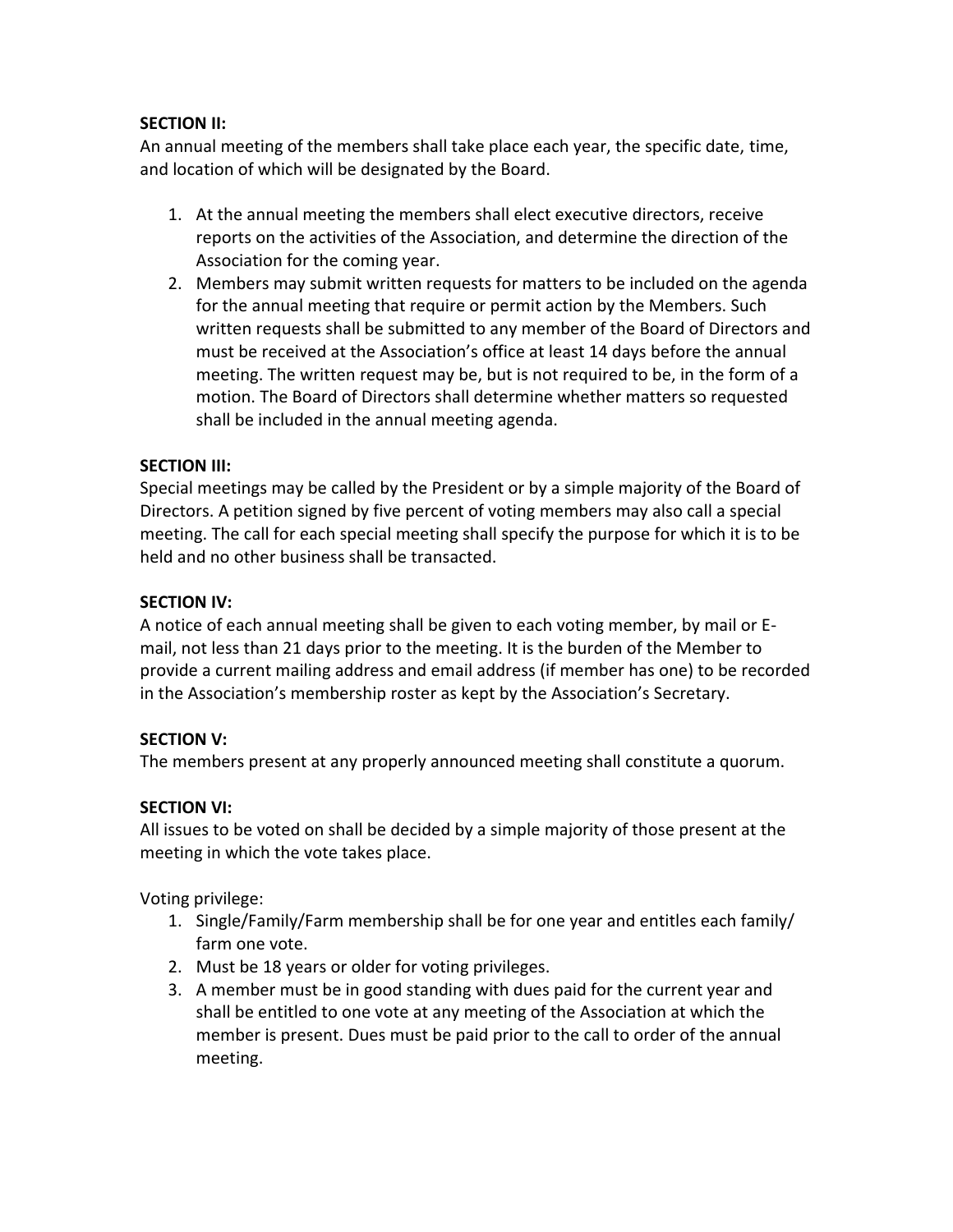# **ARTICLE IV – BOARD OF DIRECTORS**

### **SECTION I:**

The board is responsible for overall policy and direction of the Association, and delegate responsibility to committees. The board receives no compensation other than reimbursement of reasonable expenses.

#### **SECTION II:**

All board members shall serve two-year terms but are eligible for re-election for additional consecutive terms.

### **SECTION III:**

The Board shall meet at least twice a year, at an agreed upon time and place. An official board meeting requires that each board member have written notice at least two weeks in advance.

- 1. Special meetings of the board shall be called upon the request of the President, or one-third of the board. The Secretary shall send out notices of special meetings to each board member at least two weeks in advance.
- 2. If a decision must be made immediately and in the best interest of the Association and if there is not enough time to call a special membership meeting, the decision may be address by the Board and the decision must be presented before the membership at the next annual meeting. All decisions must abide by these By-Laws.
- 3. The board may make decisions involving the expenditure of the Association's money, if the amount does not exceed \$250.00 or 1/3 of the treasury, whichever is less. All checks and/or withdrawals require the signature of the current elected Treasurer or President (as treasurer the primary signer). Only Board members shall have online access to viewing rights to account information.

### **SECTION IV:**

New and current board members shall be elected or re-elected by the voting members present at the annual meeting. Executive directors will be elected by the currently elected board members after the annual meeting.

- 1. The Association's fiscal year shall begin on the first day of January and end on the last day of December. The Association's official year shall begin immediately following the annual membership meeting.
- 2. All board executive director terms are for 2 years. Two executive director's positions shall be re-elected in 2018. Three executive directors shall be reelected in 2019. All executive director's positions shall alternate every two years in such a rotation going forward.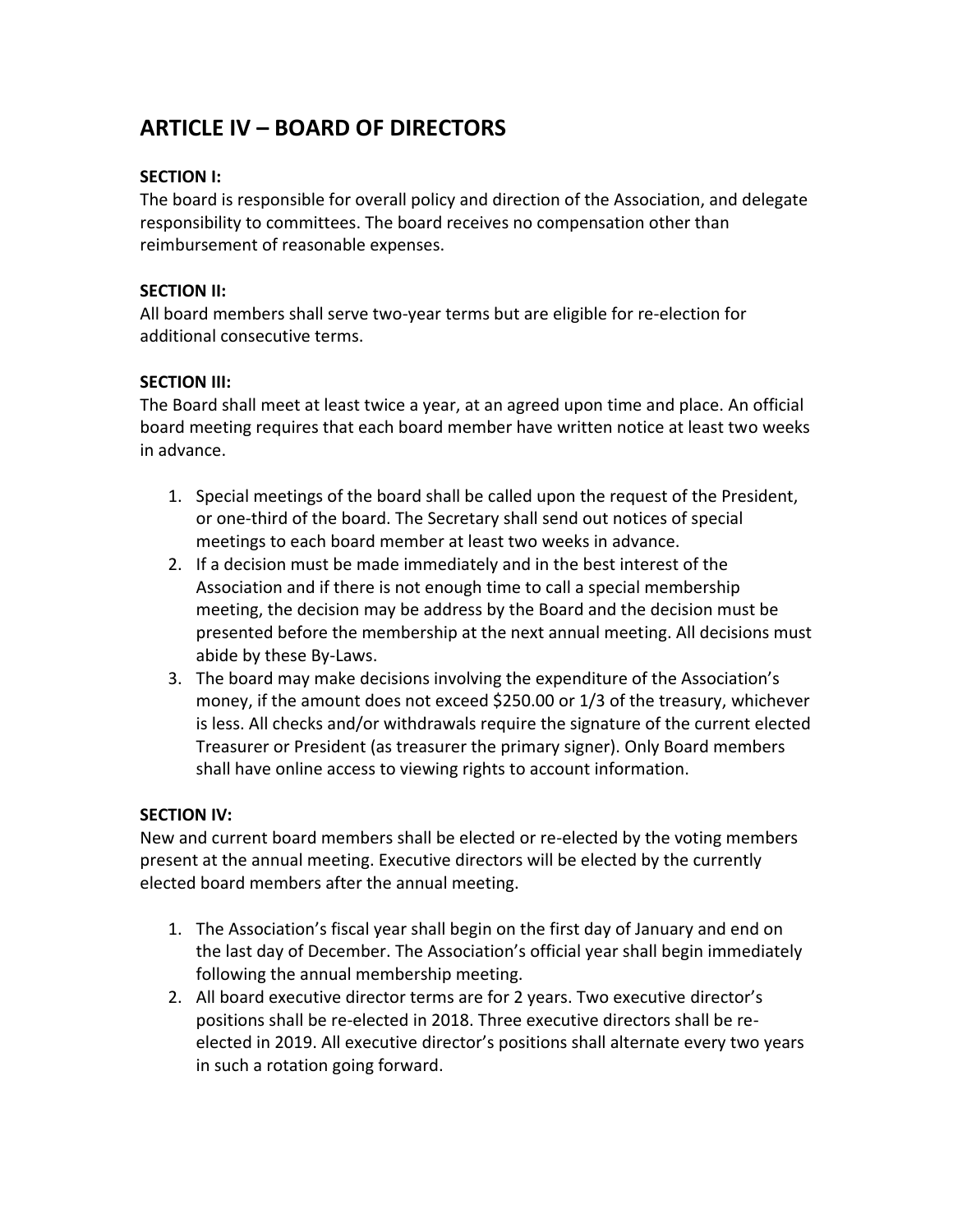3. The elected executive directors shall take office immediately upon the conclusion of the annual meeting and the executive directors will determine duties and responsibilities of each executive director immediately following the annual meeting. Each retiring executive director shall turn over to their successor in office all properties and records relating to that office within 30 days after election.

#### **SECTION V:**

Nominations may be made by members in good standing from the floor at the annual meeting. After nominations are closed at the annual meeting, voting will proceed by secret written ballot. The nominees receiving the majority of votes shall be elected.

#### **SECTION VI:**

A quorum for board meetings must be at least 80 percent of board members in attendance for business transactions to take place and motions to pass.

#### **SECTION VII:**

The Executive Board (the "Board") officers shall consist of the President, Vice-President, Secretary and Treasurer, and Officer(s) at Large

The President shall preside at all meetings of the Board, Annual Meetings and Special Meetings of the Association and shall have the duties and powers normally appointed to the office of President in addition to those particularly specified in the By-Laws.

The Vice-President shall have the duties and exercise the powers of the President in the case of the President's absence.

The Secretary shall keep a record of all meetings of the Board, Annual Meetings and Special Meetings of the Association and of all matters of which the Board shall order a record. The Secretary shall have charge of the correspondence, keep a roll of the Board with their addresses and carry out such other duties as per these By-Laws.

The Treasurer shall collect and receive all monies due or belonging to the Association. The Treasurer shall deposit the same in the bank in such accounts approved by the Board in the name of the Association. The Treasurer's books shall always be open to inspection and audit. The Treasurer shall report at every meeting, the Association's financial condition and every item of receipt of payment not having been previously reported. In the absence of the President and Vice-President, the Treasurer shall conduct the meeting.

The Officer(s) at Large shall represent the membership of the whole. The Officer(s) at Large has voice and vote at all board meetings.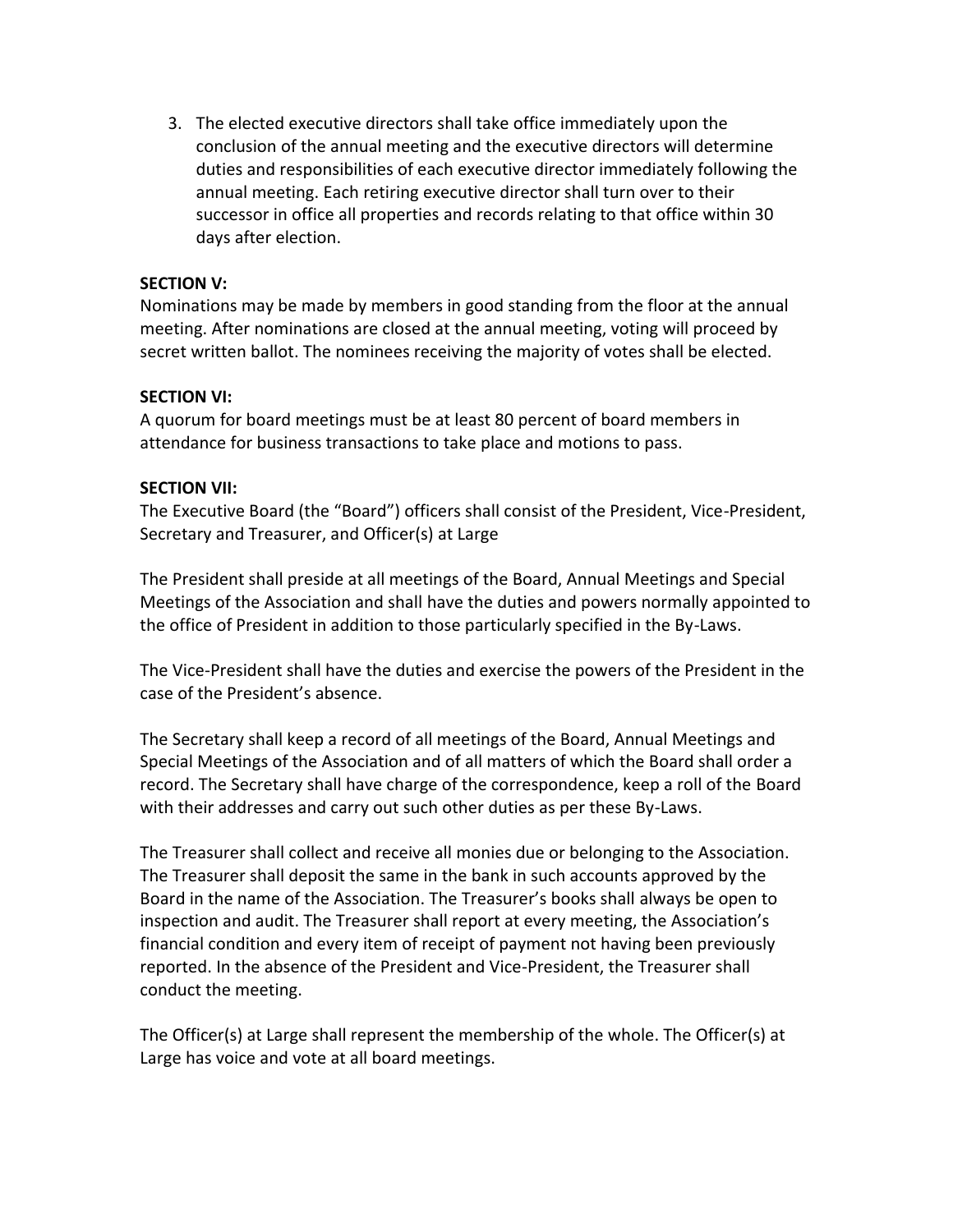The formula for Officer(s) at Large representatives based on the number of members in the Association:

1 - 149 members – 1 Officer at Large 150 - up members – 3 Officers at Large

#### **SECTION VIII:**

Any vacancies occurring among the executive directors during the year shall be filled by an appointed member of the board until the next annual meeting. A vacancy in the office of President shall be filled by the Vice-President and the resulting vacancy of Vice-President or any other officer / officer at large vacancy shall be filled by election by the executive members present at the next regular meeting and serve in this capacity until the next annual meeting.

# **ARTICLE V – COMMITTEES AND OTHER ORGANIZATIONS**

### **SECTION I:**

The board may create committees as needed, such as fundraising, shows, public relations, youth, etc. The President appoints all committee chairs. Committees are accountable to the Board. Committees are not permitted to have separate treasuries apart from the Association.

### **SECTION II:**

As per ART. ONE, SEC. III of these by-laws, the Association may choose to join any other organization if the membership believes to be in the interest of the Association. If the other organization requires a representative of the Association, this elected representative will be nominated from the Association's active membership. The Association's representative shall serve for a 2-year term with an opportunity to be reelected for a second term only. The Association's representative is accountable to the Board and will be required to report related activities to the Board and Members. Should an Association's representative position be declared vacant for any reason, the Board shall elect, by majority vote, a successor to serve until the next annual meeting.

## **ARTICLE VI - AMENDMENTS**

### **SECTION I:**

These By-Laws may be amended at any time, provided a copy of the proposed amendment is sent to the Board via e-mail or regular mail, not less than 30 days before the date of the mailing by which action must be taken to notify the members of an annual or special meeting (44 days prior to an annual or special meeting). Amendments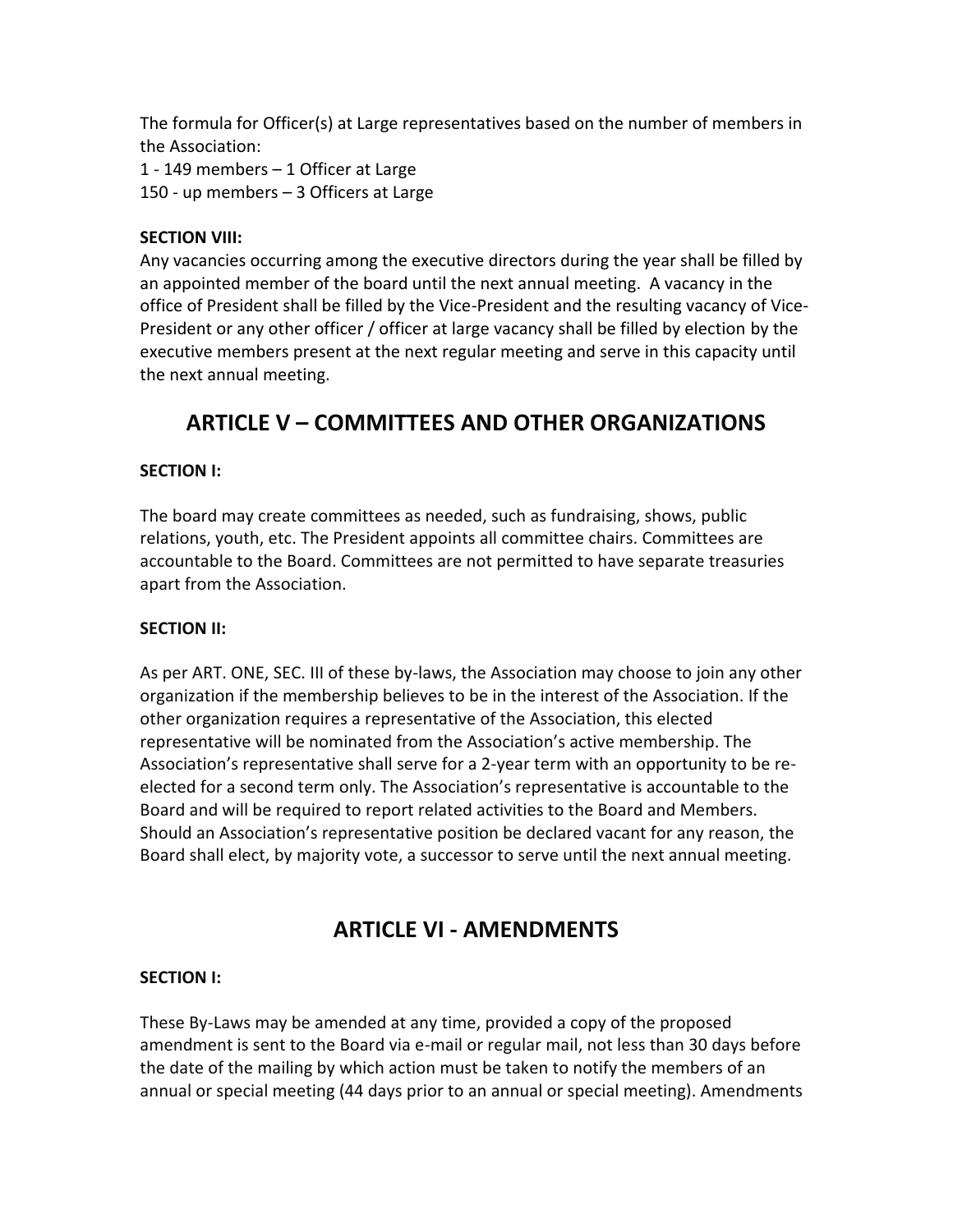to these By-Laws may be proposed by the Board or by a written petition addressed to the Secretary and signed by 20% of the membership. Amendments proposed by such a petition shall promptly be reviewed and considered by the Board. If adopted by the Board, the Secretary will submit the petition to the membership for a vote at the next annual or special meeting. A simple majority vote of the membership present shall be required to pass any amendment.

### **ARTICLE VII – GRIEVANCE PROCEDURE**

#### **SECTION I:**

Complaints and/or issues, which may be resolved in a timely fashion, must have more than one board member present. Board members will attempt to resolve the grievance and all parties must agree. If all parties cannot agree upon a resolution, then the grievance procedure may be utilized.

#### **SECTION II:**

#### *Grievance Procedure*

A member (the "Grievant") may present a written grievance to any executive board member within 7 days of said grievance. A grievance committee will hear the issue within 14 days of receipt of the written grievance. The committee will give a written decision within 3 days to the Grievant. Time frames may be extended in writing by mutual agreement of both parties. If the decision of the grievance committee is not satisfactory to the Grievant, the Grievant can request review by the Board within 7 days of the grievance committee decision. The Board will make a decision within 7 days where all decisions are final and the grievance process terminates.

#### **SECTION III:**

#### *Grievance Committee*

The grievance committee shall be appointed by the President and consist of two board members and three appointed members of the Association who are in good standing. Should any member of the grievance committee believe there is a conflict of interest, he or she must notify the President and another member of good standing will be appointed.